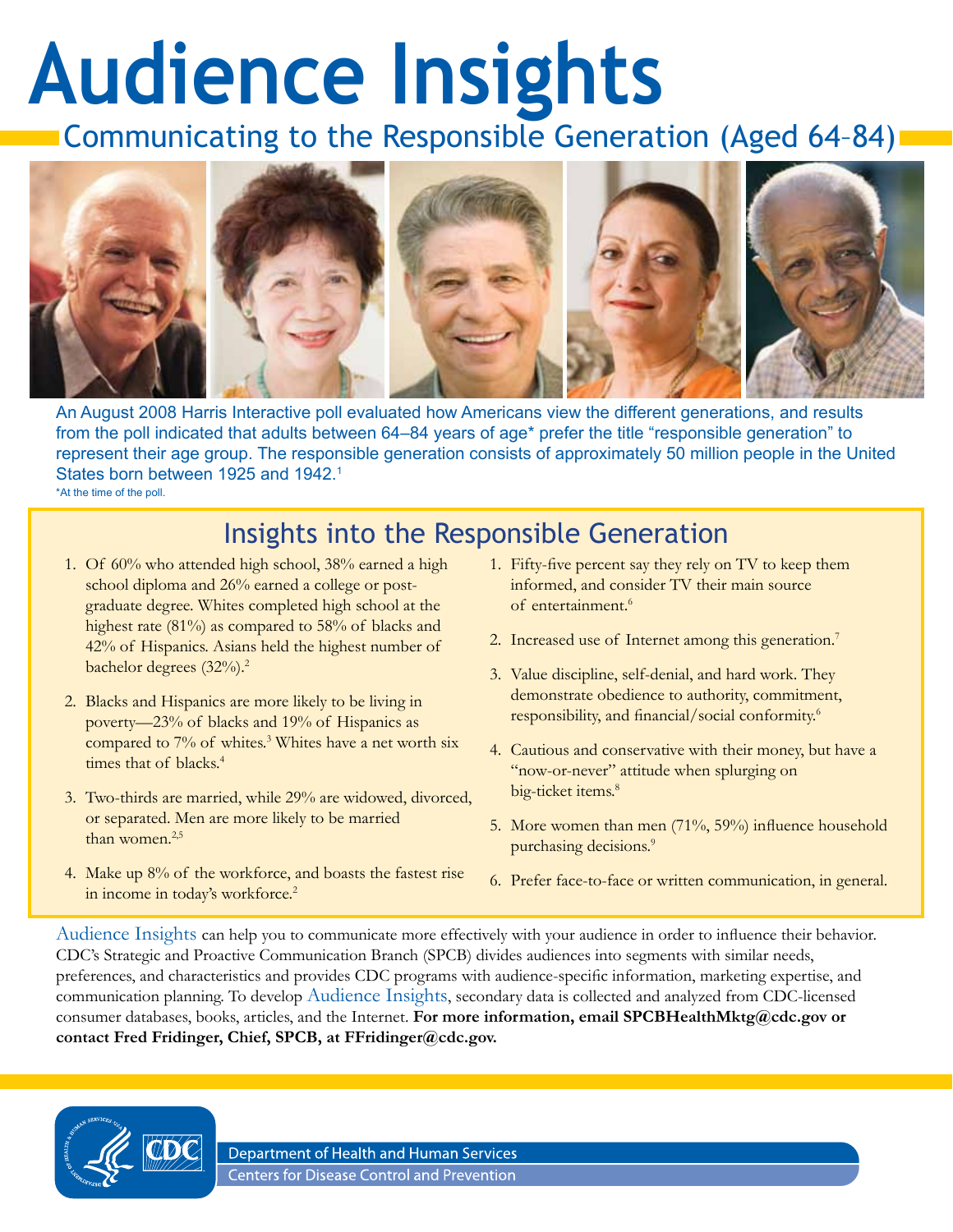#### Responsible Generation at-a-Glance

These composite profiles are for illustrative purposes only.



"I belong to a generation of helpers, and have a deep commitment to volunteering my time and service to helping others."

#### **Margaret Daniels**

Retired: Textile Worker Age: 73 Widowed

- Member of the League of Women Voters; active in her church.
- Reads the local newspaper to stay informed about her community.
- Worries about fixed income carrying her through retirement.
- ◆ Biggest health concerns are preventing disease and staying physically fit.



"We have worked hard and now have the ability and opportunity to spend time with family and friends, and to finally enjoy the fruits of our labors."

#### Roberto and Rosa Mitchell

Retired: Postal Worker and School Teacher Age: Roberto, 75; Rosa, 70 Married

- $\triangleq$  Love to travel, explore new places, and experience adventures.
- Saved money over the years to afford dream vacations, automobiles, and good restaurants during retirement.
- ◆ Both AARP members.
- \* Roberto diagnosed with heart disease and takes daily medication.



2

"I was taught to believe hard work, strong morals, and sound ethics define a person's character."

#### Thomas Rim

Employed: Small Business Owner Age: 68 Married

- College educated; owns a small appliance store.
- Shops at Macy's and Wal-Mart Super Center.
- Uses Internet to send emails, for banking services, and to search for health information.
- Concerned about rising health care costs; saves to prepare for the future.
- Physically active and maintains a healthy diet.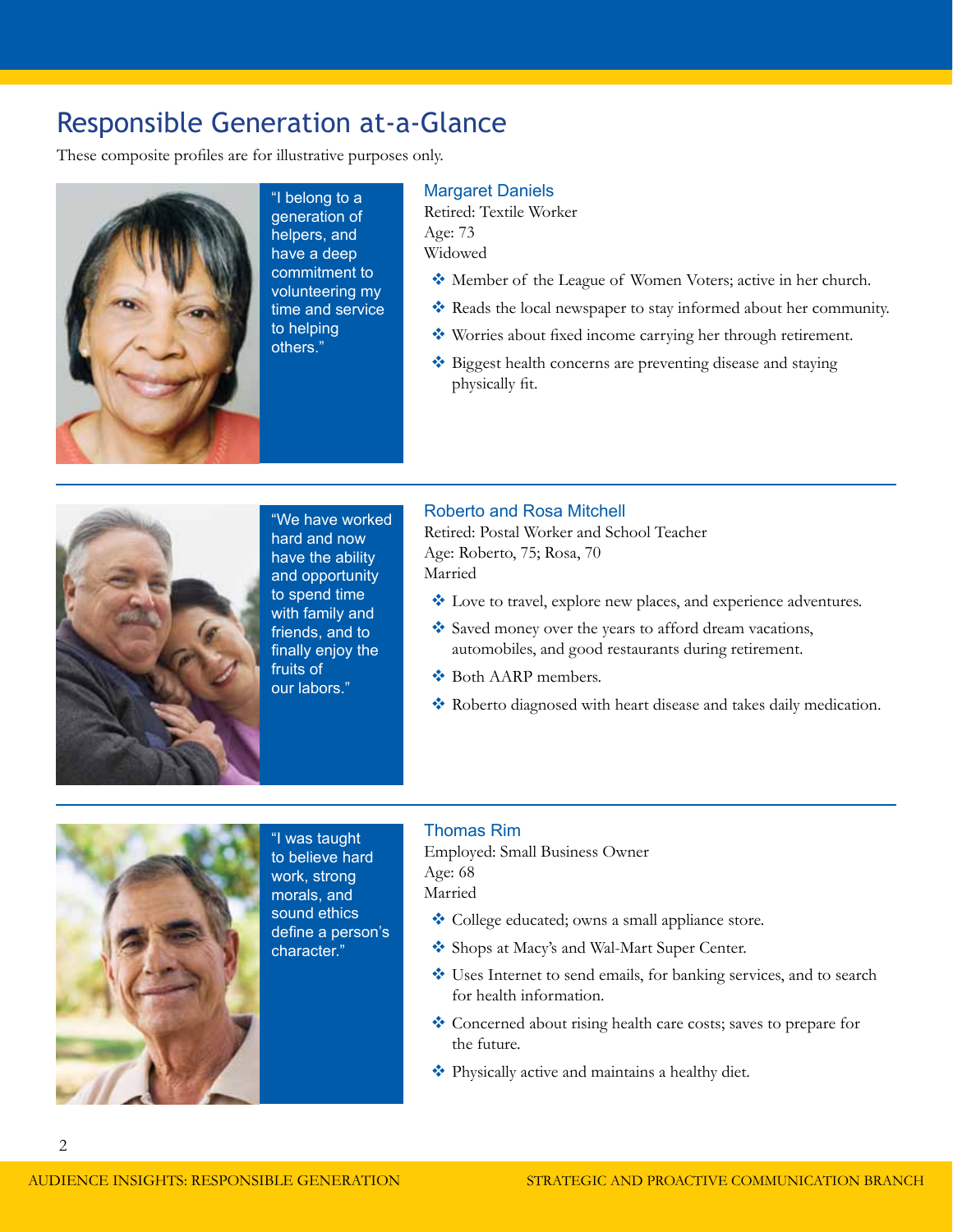#### Targeted Health Communication

Knowing the habits and preferences of the responsible generation can help you plan health communication and marketing efforts for this audience.

 Probe their sense of social awareness, commitment to public service, and sense of empowerment when doing formative research. Consider how you can use this information to focus your messages, campaigns, and calls-to-action.

Forge relationships with the Association for the Advancement of Retired Persons (AARP) and other well-known and trusted agencies. They can serve as dissemination channels and provide additional insights into the responsible generation.

- Consider tie-ins with leisure activities popular among this generation to make your messages more interesting, meaningful, and relevant. Work with local libraries or community gardens, or any place where they spend their leisure time.
- Work with faith-based organizations, area agencies on aging, or veteran groups to design messages that speak to their core values of faith, family loyalty, commitment, and honor.

Collaborate with health care providers to engage older adults in the health decision-making process. This generation relies on their health care providers for health information and direction, and is most likely to comply with their directives.

Use the Internet as part of a comprehensive communication plan that includes other channels (e.g., health care providers, media). Post health messages on Web sites they trust, such as Yahoo, Google, and AOL. Limit the use of blogs, online diaries, and wikis; they are not popular with this generation.

### Facts About the Responsible Generation

- There are approximately 32 million people from this generation living in the United States[.5](#page-6-0)
- Women outnumber men  $(54\%$  as compared to  $46\%$ ), and this trend will continue with increasing age.<sup>[5](#page-6-0)</sup>
- $\cdot$  The predominant race/ethnicity today is white (80%), followed by black, Hispanic, and Asian.<sup>10</sup>
- American Indian/Alaska Natives represent <1% of this population.<sup>[10](#page-6-0)</sup>
- $\cdot \cdot$  This generation experienced little competition and significant economic prosperity during their working years and now control approximately two-thirds of the country's financial assets, with whites maintaining the largest proportion of these assets.<sup>2</sup>
- They are veterans of the workforce and respect authority. They believe in government, patriotic duty, making things work, and dreaming big.[11](#page-6-0)
- This generation is well-known for traditional work values and ethics, being highly disciplined, working hard, and playing by the rules to ensure the work gets done.<sup>2,12</sup>
- More people from this generation are becoming mentors in the workplace.<sup>2</sup>
- Those who are retired are 2.5 times more likely to use the telephone than to write when communicating with friends and family[.13](#page-6-0)

| Responsible Generation by Self-Designated<br>Race/Ethnicity, 2006<br>Data represents adults aged 65-85 years in 2006* |       |     |    |                                  |    |
|-----------------------------------------------------------------------------------------------------------------------|-------|-----|----|----------------------------------|----|
|                                                                                                                       | Total |     |    | White   Black   Hispanic   Asian |    |
| Responsible 31,964                                                                                                    |       | 80% | 9% | 5%                               | 3% |

Source: U.S. Census Bureau, ''Annual Estimates of the Resident Population by Race, Age and Sex for the United States: April 1, 2000 to July 1, 2006;'' Release Date: May 17, 2007.

\*Researchers differ about the age range of this group.

3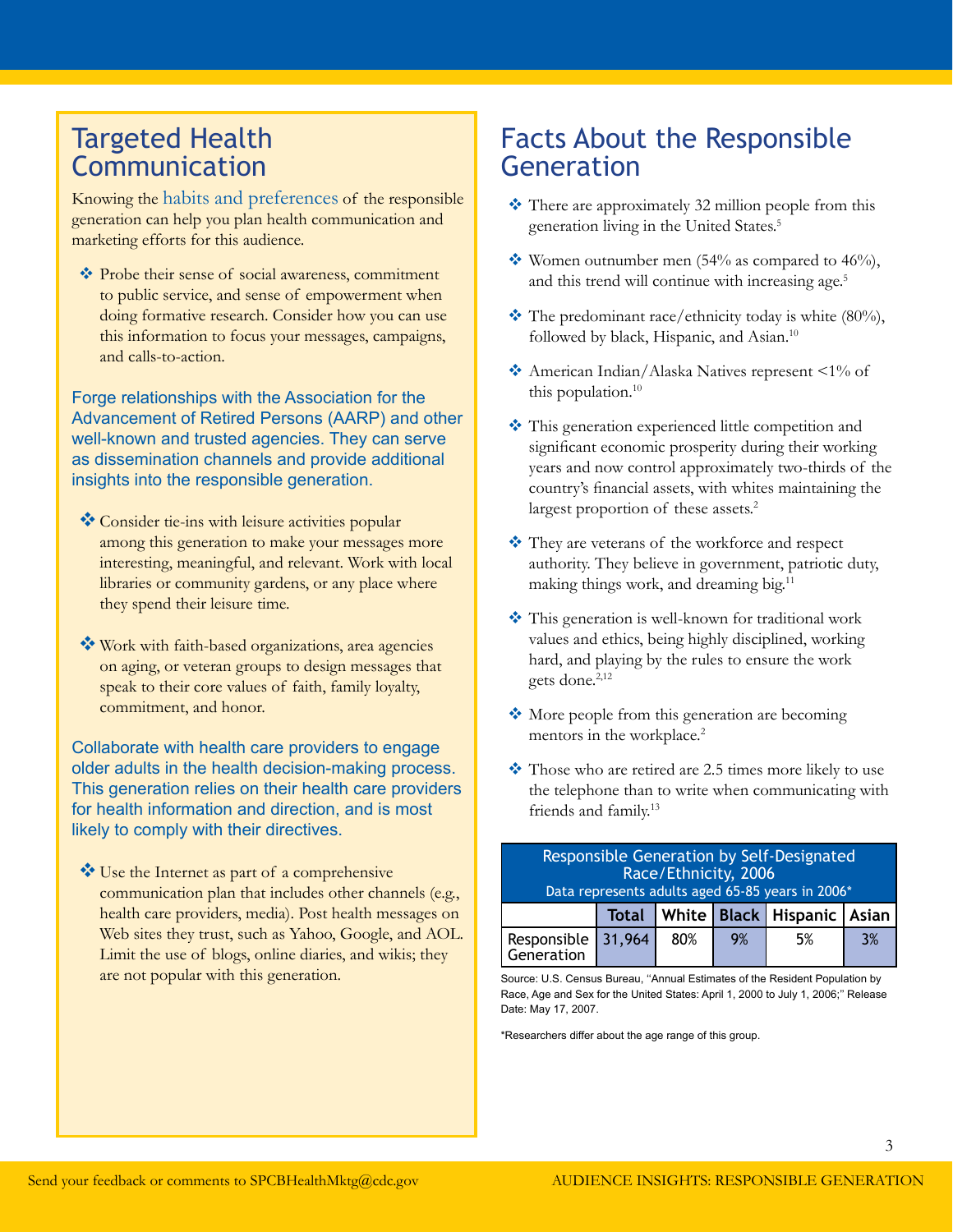#### Health-Related Behaviors and Attitudes

The responsible generation view themselves as active people who are in the prime of their lives.<sup>[2](#page-6-0)</sup>

- $\cdot$  They (50%) are willing to pay anything where it concerns their health.<sup>[9](#page-6-0)</sup>
- $\cdot$  They (54% men, 60% women) strive to maintain a healthy diet.<sup>9</sup>
- ◆ Their biggest health concerns are being physically fit  $(62\%$  men, 58% women) and preventing disease  $(46\%$ men, 50% women).<sup>[19](#page-6-0)</sup>
- About 40% say they exercise on a regular basis.<sup>9</sup>
- Adults from this generation say they are happy with their lives and standard of living; more than 66% link their happiness to time spent with family and friends.<sup>9</sup>
- $\bullet$  More than 70% believe they have the power to change their lives.<sup>[9](#page-6-0)</sup>

| Visits to health care providers, 2008 |                            |           |             |  |  |
|---------------------------------------|----------------------------|-----------|-------------|--|--|
| <b>Provider Type</b>                  | <b>Number</b><br>of visits | Men,<br>% | Women,<br>% |  |  |
|                                       | $1 - 2$                    | 36.1      | 35.4        |  |  |
| <b>Primary Care Doctor</b>            | $3 - 4$                    | 35.2      | 36.7        |  |  |
|                                       | $5 - 6$                    | 13.8      | 14          |  |  |
|                                       | $1 - 2$                    | 43        | 46          |  |  |
| <b>Specialist Doctors</b>             | $2 - 4$                    | 19.1      | 21.3        |  |  |
|                                       | $5 - 6$                    | 8.2       | 6.2         |  |  |

Source: Porter Novelli's HealthStyles National Survey, 2008.

- $\cdot$  More than 70% believe it is important to see a doctor when they are sick; they will only use medications prescribed by their provider.<sup>9</sup>
- $\cdot$  More than 70% say they rely on their health care provider for health information and to guide them through medical or health matters.<sup>[8](#page-6-0)</sup> More Asians look for health information online than any other race/ ethnic group (33% as compared to 19% white, 17% black, and 10% Hispanic).<sup>9</sup>
- The three leading chronic health conditions among the responsible generation in 2006 were hypertension, heart disease, and cancer. Blacks experienced the highest number of cases of hypertension (50% as compared to 40% white, 32% Hispanic and 38% Asian). These were the same as in 1997–1998.<sup>[9,20](#page-6-0)</sup>
- Asians experienced fewer cases of back pain and arthritis than any other group.<sup>9</sup>
- $\cdot$  The most frequent injuries among men (46%) and women (60%) are unintentional falls. $^{21}$  $^{21}$  $^{21}$
- Seventy-one percent who go online use the Internet to search for health care information, with 53.4% seeking information about specific symptoms, and 50.2% seeking treatments for a specific illness.<sup>[22](#page-6-0)</sup> This generation shows a preference for well-established, strongly branded sites, rather than new sites or sources of content, such as wikis and blogs[.16](#page-6-0)
- Forty-three percent say they consider the CDC a trusted source for health information.<sup>[19](#page-6-0)</sup>

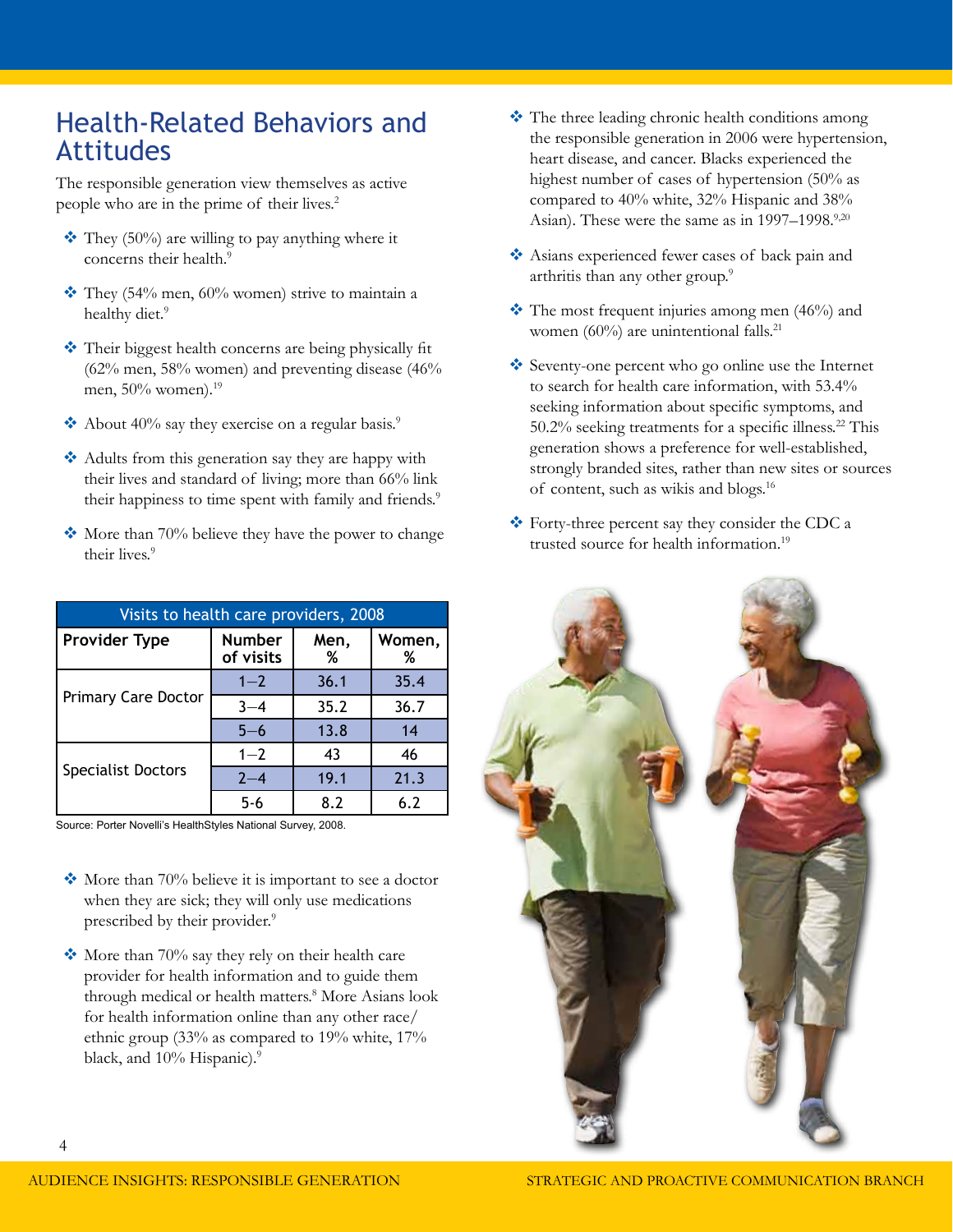## Media Habits

People from the responsible generation still prefer traditional media (e.g., TV, local newspapers, magazines) for news and information over new media (e.g., Internet, blogs, wikis).

- Younger members (in their 60's) are part of the fastest-growing group of Internet users.<sup>[7](#page-6-0)</sup>
- Ninety-four percent of this generation online is white, as compared to 79% of the general online population. Minorities from this generation make up less than 6% of the online community, with Hispanics having the smallest proportion of all races (less than 5% of the entire online Latino population).<sup>16</sup>
- \* There are slightly more male Internet users than females from this generation  $(56\%, 49\%)$  $(56\%, 49\%)$  $(56\%, 49\%)$ .<sup>9</sup>
- \* The average amount of time they spend online per week is 1–4 hours.<sup>9</sup>
- ◆ Health searches, e-shopping, and online banking activities are increasing with this group[.17](#page-6-0)

| Top Five Web Sites Visited in Last 30 Days |                       |  |  |
|--------------------------------------------|-----------------------|--|--|
| Men                                        | Women                 |  |  |
| 1. Google.com                              | 1. Google.com         |  |  |
| 2. Yahoo.com                               | 2. Yahoo.com          |  |  |
| 3. Mapquest.com                            | 3. AOL.com            |  |  |
| 4. AOL.com                                 | 4. Mapquest.com       |  |  |
| 5. eBay.com                                | 5. Weatherchannel.com |  |  |

Source: Experian Simmons National Consumer Study (Spring 2008). Population Study.

- They feel more comfortable with Web sites that protect their privacy, show local information, or make it easy to find what they are looking for.[6](#page-6-0)
- $\cdot$  They access the Internet from home (33% women, 40% men) most frequently; only 3% of women and  $4\%$  of men say they go online at work.<sup>9</sup>
- Men from this generation are more active in online activities than women, with the exception of shopping and blogging, where they have similar activity levels.
- Online activities vary by race/ethnicity. More Asians from this generation use email than all other races  $(48\%$  as compared to 34% white, 16% black, 15% Hispanic). They are also more active in online banking  $(25\%$  as compared to  $13\%$  white,  $4\%$  black, 6% Hispanic)[.9](#page-6-0)
- $\cdot$  The responsible generation is least likely (<5%) to use online blogging, chat rooms, social networks, and streaming video.<sup>9</sup> Of these they do use, men are more active in social networks and women are more likely to use Instant Messaging.<sup>[13](#page-6-0)</sup>

| <b>Online Activities</b>       |                |          |  |  |
|--------------------------------|----------------|----------|--|--|
|                                | Men, %         | Women, % |  |  |
| <b>Email</b>                   | 35             | 29       |  |  |
| News/Weather                   | 20             | 14       |  |  |
| <b>Online Banking</b>          | 14             | 10       |  |  |
| <b>Financial/Stock Trading</b> | 10.5           | 4        |  |  |
| <b>Shopping</b>                | 8              | 8        |  |  |
| <b>Blogging</b>                | $\overline{2}$ | 2        |  |  |
| <b>Chat Rooms</b>              |                | 0.75     |  |  |
| <b>Streaming Video</b>         |                | 0.75     |  |  |

Source: Experian Simmons National Consumer Study (Spring 2008). Population Study.



5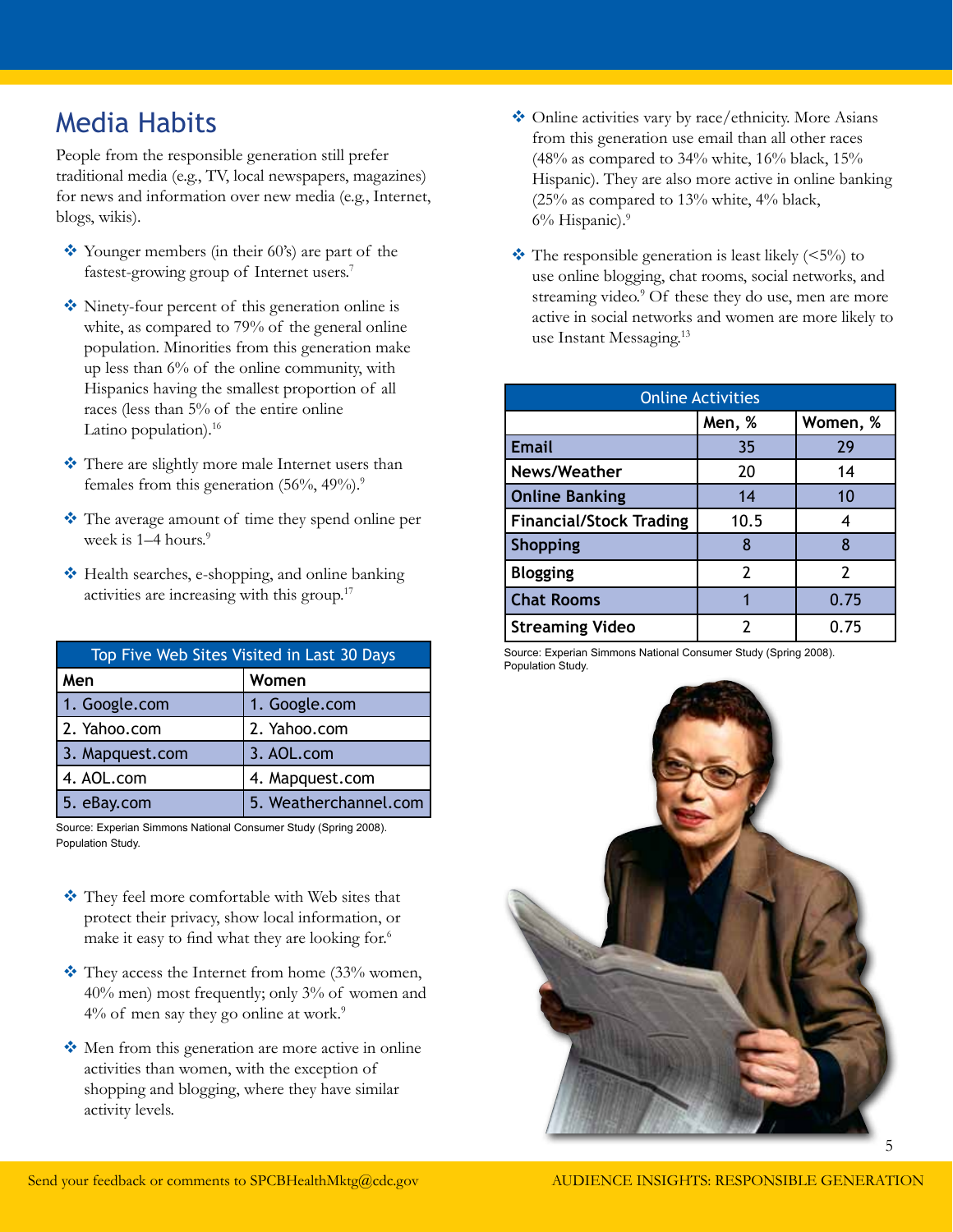## Traditional Media

This generation has the highest access to cable television in their home than any other group, and is the least interested in reading national newspapers. Combined readership for three popular national newspapers is 32%. However, they value local newspaper coverage and more than 50% say they read local newspapers to stay informed about their community.

- The most popular television networks among the responsible generation are CBS (72%), ABC (68%), NBC (64%), and FOX (50%).<sup>[9](#page-6-0)</sup>
- ◆ Combined readership for three popular national newspapers (*NY Times*, *USA Today*, and *Wall*  Street Journal) is 32%.<sup>[1](#page-6-0)</sup> When they do read national newspapers, the sections they read most are the front page, editorial page, food & cooking pages, comics, and TV/radio listings.<sup>[9](#page-6-0)</sup>
- Magazine readership varies by race/ethnicity in this generation. Whites and Asians are reading *AARP–The Magazine* (53%, 64%) and *Reader's Digest* (44%, 48%), blacks read *Ebony* (53%) and *Jet* (49%), and Hispanics read *Parade* (36%).<sup>9</sup>

#### Interests and Hobbies

People from the responsible generation are active and seek opportunities to try new hobbies, travel to new places, and try new cuisines. This is true across all races/ethnicities and genders.

- The responsible generation is a generation of helpers and has a deep commitment to service through volunteering.<sup>[6](#page-6-0)</sup>
- \* They are considered to be the most team-oriented and patriotic generation.<sup>[14](#page-6-0)</sup>
- $\triangle$  Approximately 69% of people in this generation are members of organized groups, such as civic clubs, AAA, churches, and the Arts.<sup>9</sup> They are also the generation currently in control of AARP.

| Top Five Leisure Activities/Hobbies |                       |  |  |
|-------------------------------------|-----------------------|--|--|
| Men                                 | Women                 |  |  |
| 1. Dining out                       | 1. Reading books      |  |  |
| 2. Listening to music               | 2. Dining out         |  |  |
| 3. Reading books                    | 3. Listening to music |  |  |
| 4. Gardening                        | 4. Gardening          |  |  |
| 5. Card games                       | 5. Card games         |  |  |

Source: Experian Simmons National Consumer Study (Spring 2008). Population Study.

## Spending Habits

When they have the means, this generation is willing to splurge on items they deem worthy. Otherwise, they shop in discounted chain stores and are not swayed by advertising.

- Adults from this generation are independent decisionmakers. They are cautious and conservative with their money but have a "now-or-never" attitude when splurging on big-ticket items, such as automobiles and dream vacations.<sup>8</sup>
- ◆ CVS and Walgreen's are the pharmacies most frequented regardless of gender and race/ethnicity.<sup>[9](#page-6-0)</sup>
- ❖ Hispanics believe it's worth paying more for brandname prescription medications (30% as compared to 16% white, 23% Asian, 26% black).[15](#page-6-0)
- Wal-Mart Super Center is the most popular retail chain with this generation regardless of gender or race/ ethnicity. Over 55% shop at Wal-Mart.<sup>18</sup>
- ◆ Women tend to shop at Dollar General and Family Dollar, while men tend to shop at The Home Depot and Lowe's.[18](#page-6-0)
- Forty-six percent of Asians shop at major retailers, like Macy's, as compared to 22% black, 23% Hispanic, and  $20\%$  white.<sup>[9](#page-6-0)</sup>
- ◆ Nearly 70% believe it is worth paying extra for quality products.<sup>[9](#page-6-0)</sup>
- $\cdot$  More than 50% say they do not make purchasing decisions based on advertisements alone, but they believe ads do help them learn more about products available.<sup>[9](#page-6-0)</sup>

6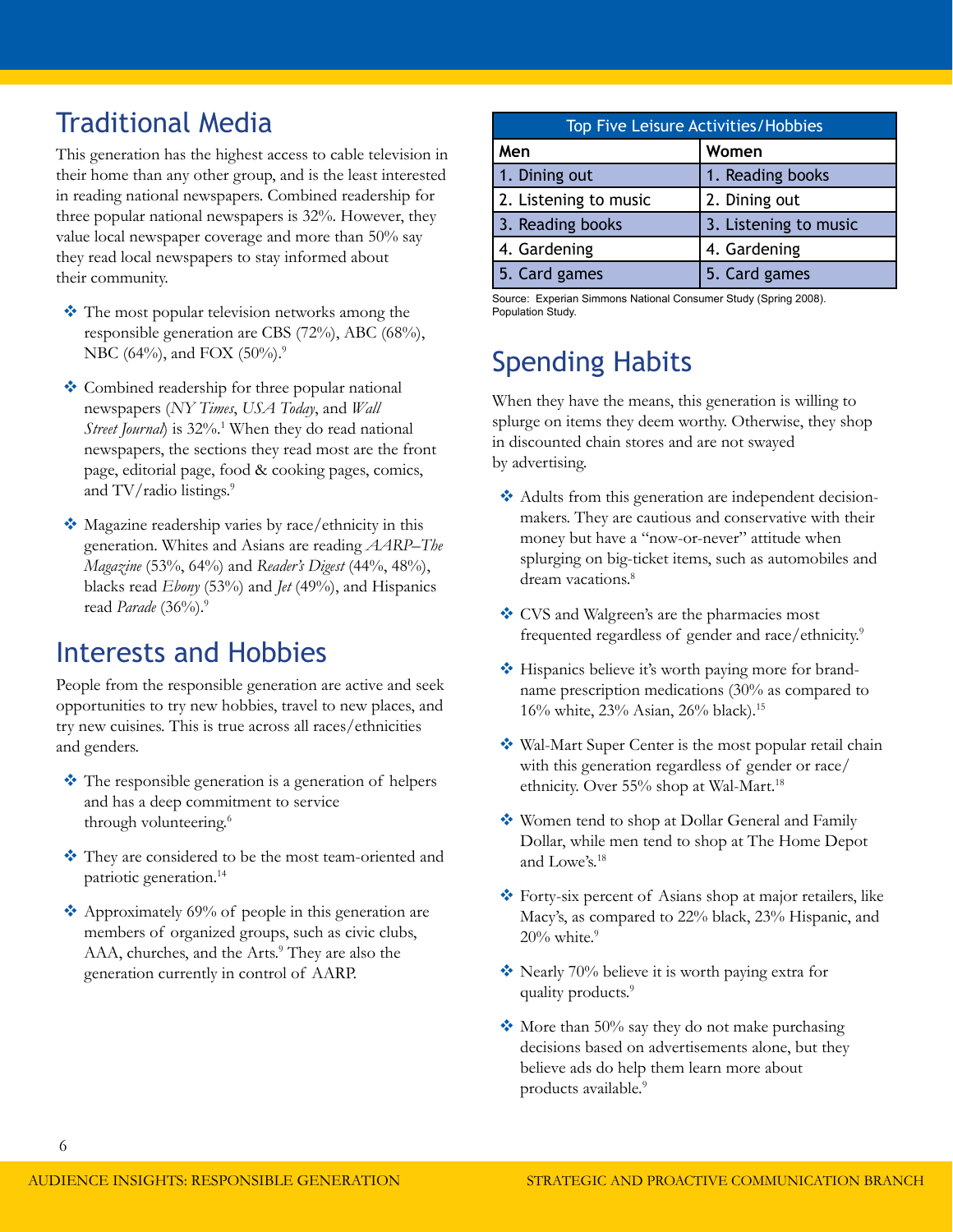#### <span id="page-6-0"></span>**References**

- 6. Harris Interactive (2008). Rethinking Retirement. Available at: [http://www.harrisinteractive.com/news/allnewsbydate.](http://www.harrisinteractive.com/news/allnewsbydate.asp?NewsID=1328) [asp?NewsID=1328](http://www.harrisinteractive.com/news/allnewsbydate.asp?NewsID=1328).
- 7. Ajilon Finance (2006). Managing today's multigenerational workforce. Available at: [http://www.ajilonfinance.com/articles/](http://www.ajilonfinance.com/articles/MultigenWorkforce_FIN.pdf) [MultigenWorkforce\\_FIN.pdf](http://www.ajilonfinance.com/articles/MultigenWorkforce_FIN.pdf).
- 8. U.S. Census Bureau, Current Population Survey, Annual Social and Economic Supplement, 1960-2007.
- 9. Panel Study of Income Dynamics (2000). Institute for Social Research, University of Michigan. Available at: [http://www.umich.](http://www.umich.edu/~psid) [edu/~psid](http://www.umich.edu/~psid).
- 10.U.S. Census Bureau, Population Division, Table 2: Annual estimates of the population by selected age groups and sex for the United States: April 1, 2000-July 1, 2006(NC-EST2006-02).
- 11.Williams, G. Multi-generational marketing for non-profits. Available at: [http://www.plannedlegacy.com/newsletter/fall2002/](http://www.plannedlegacy.com/newsletter/fall2002/generationalmarketing.html) [generationalmarketing.html](http://www.plannedlegacy.com/newsletter/fall2002/generationalmarketing.html).
- 12.Pew Internet/American Life Project (April 2006). Are "wired seniors" sitting ducks? Available at: [http://www.pewinternet.](http://www.pewinternet.org/~/media//Files/Reports/2006/PIP_Wired_Senior_2006_Memo.pdf.pdf) [org/~/media//Files/Reports/2006/PIP\\_Wired\\_Senior\\_2006\\_](http://www.pewinternet.org/~/media//Files/Reports/2006/PIP_Wired_Senior_2006_Memo.pdf.pdf) [Memo.pdf.pdf.](http://www.pewinternet.org/~/media//Files/Reports/2006/PIP_Wired_Senior_2006_Memo.pdf.pdf)
- 13.Martinson R, Anderson D, Frambach N, Hill P, Hardel D, Shallue D, et al. Across the generations: Incorporating all ages in ministry: The why and how. Minneapolis: Augsburg Fortress; 2001.
- 14.Experian Simmons National Consumer Study (Spring 2008). Population Study.
- 15.U.S. Census Bureau, ''Annual Estimates of the Resident Population by Race, Age and Sex for the United States: April 1, 2000 to July 1, 2006.'' Available at: [http://www.census.gov/popest/national/](http://www.census.gov/popest/national/asrh/NC-EST2006-asrh.html) [asrh/NC-EST2006-asrh.html](http://www.census.gov/popest/national/asrh/NC-EST2006-asrh.html).
- 16.Hankin, H. The new workforce. New York: Amacom; 2005.
- 17.Generation Watch (2005–2007). The silent generation. Available at: [http://home.earthlink.net/~generationwatch/gw\\_silentweb.html](http://home.earthlink.net/~generationwatch/gw_silentweb.html).
- 18.Stewart M, House C, Bloxham M, Holmes M. Messaging Behaviors, Preferences, and Personas. . Available at: [http://](http://email.exacttarget.com/uploadedFiles/Resources/Whitepapers/ExactTarget_Personas_Whitepaper.pdf) [email.exacttarget.com/uploadedFiles/Resources/Whitepapers/](http://email.exacttarget.com/uploadedFiles/Resources/Whitepapers/ExactTarget_Personas_Whitepaper.pdf) [ExactTarget\\_Personas\\_Whitepaper.pdf.](http://email.exacttarget.com/uploadedFiles/Resources/Whitepapers/ExactTarget_Personas_Whitepaper.pdf)
- 19.Businesswire, 2005. The silent generation speaks…'Will the Boomers Listen?' MetLife's retirement income decisions study offers lessons to boomers on retirement income and spending. Available at: [http://findarticles.com/p/articles/mi\\_m0EIN/](http://findarticles.com/p/articles/mi_m0EIN/is_2005_June_21/ai_n13824409/print?tag=artBody;col1) [is\\_2005\\_June\\_21/ai\\_n13824409/print?tag=artBody;col1](http://findarticles.com/p/articles/mi_m0EIN/is_2005_June_21/ai_n13824409/print?tag=artBody;col1).
- 20.Experian Simmons National Consumer Study (Spring 2008). Population Study.
- 21.Jupiter Research (2007). Demographic Profile—Seniors Online and Health.
- 22.Pew Internet/American Life Project (March 2004). Older americans and the internet. Available at: [http://www.pewinternet.](http://www.pewinternet.org/Reports/2004/Older-Americans-and-the-Internet.aspx) [org/Reports/2004/Older-Americans-and-the-Internet.aspx](http://www.pewinternet.org/Reports/2004/Older-Americans-and-the-Internet.aspx).
- 1. Porter Novelli's ConsumerStyles National Survey, 2007.
- 2. Porter Novelli's HealthStyles National Survey, 2007.
- 3. Centers for Disease Control and Prevention. National Center for Health Statistics. Health Data Interactive. Available at: [www.cdc.](www.cdc.gov/nchs/hdi.htm) [gov/nchs/hdi.htm](www.cdc.gov/nchs/hdi.htm).
- 4. National Center for Injury Prevention and Control. Ten leading causes of nonfatal unintentional injury, United States, 2007. Available at: [http://www.cdc.gov/ncipc/wisqars/nonfatal/](http://www.cdc.gov/ncipc/wisqars/nonfatal/quickpicks/quickpicks_2007/unintmal.htm) [quickpicks/quickpicks\\_2007/unintmal.htm](http://www.cdc.gov/ncipc/wisqars/nonfatal/quickpicks/quickpicks_2007/unintmal.htm).
- 5. Marketing Vox. Older adults using internet more, traditional media less. Available at: [http://www.marketingvox.com/older\\_adults\\_](http://www.marketingvox.com/older_adults_using_internet_more_traditional_media_less-020721/) [using\\_internet\\_more\\_traditional\\_media\\_less-020721/](http://www.marketingvox.com/older_adults_using_internet_more_traditional_media_less-020721/).